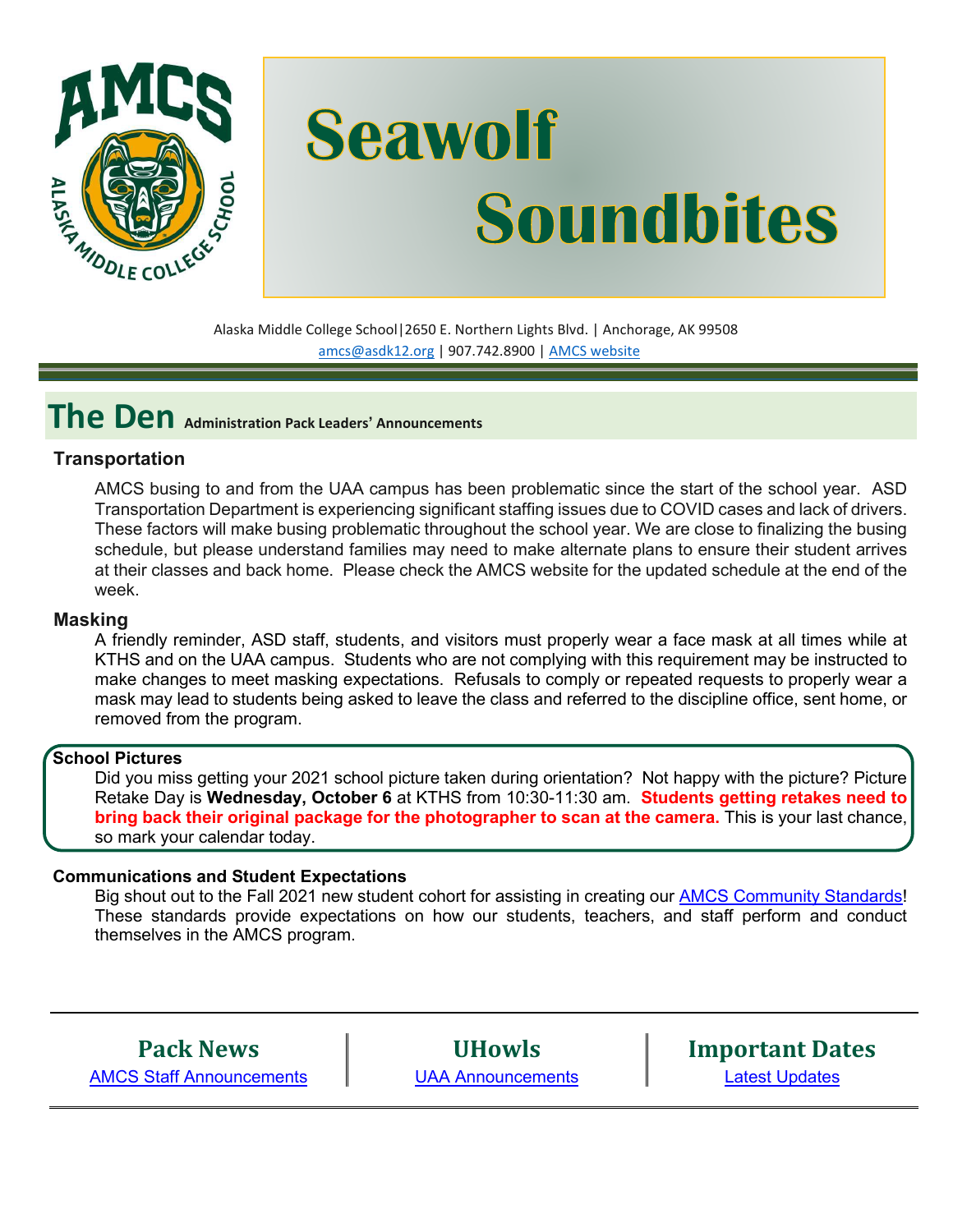#### **FAQs**

Parents and students, please become familiar with our [FAQ web page.](https://www.asdk12.org/Page/9779)

Affiliate school = your neighborhood high school, resident school, or boundary school Home school  $= AMCS$ 

#### **FAQ Question**: **How many students are in AMCS for Fall 2021?**

- 231 (127 seniors and 104 juniors)
- 161 females and 70 males

**FAQ Question**: **What is academic probation?** AMCS students must be in good academic standing to enroll in university courses. Academic good standing means the student maintains a cumulative high school 2.50 GPA, completes all enrolled courses with a "C" or higher, good attendance record, and has no disciplinary actions.

A student is no longer in good standing when the student's university GPA falls below 2.50, fails to attend 20% of a course meeting times, or receives a failing grade (D, F, W, NB, I, or Credit/No Credit) in a course(s). The student is placed on academic probation the following semester. While on academic probation, the student must adhere to one or more of the following:

- Reduce overall class schedule by one course (3 credits) from the previous semester
- Retake course(s) which the student earned "D," "F," or "W" before attempting new courses
- No single course enrollment
- Maintain full-time status in program (six high school classes)
- Attend advisory one time per week

#### **Registrar's Range**

Transcript Requests: The Anchorage School District uses [ScribOrder](https://anchorageak.scriborder.com/) for all educational records requests. If you are under the age of 18, a parent/guardian must be the one to submit the request. Be sure to have them legibly sign. We can send e-documents to most post-secondary institutions, so please enter this information in your request. Sending e-documents gets your transcripts to the schools much sooner than mailing, and it saves everybody time!

#### **Spirit Wear**

Get your AMCS spirit wear now, order directly from the company and have it delivered your doorstep; [place](http://www.tntsportsalaska.com/alaska-middle-college-school) your [order.](http://www.tntsportsalaska.com/alaska-middle-college-school)

#### **Important Troubleshooting Information**

For technical support for UAA software and Blackboard, contact UAA IT Help Desk at 907-786-4646. To reset your UAA password or look up your username, visit [UA Elmo.](https://elmo.alaska.edu/) 

For issues with a Chromebook or Canvas, contact ASD IT Service Desk at 907-742-4357 from 8 am-5 pm, M-F.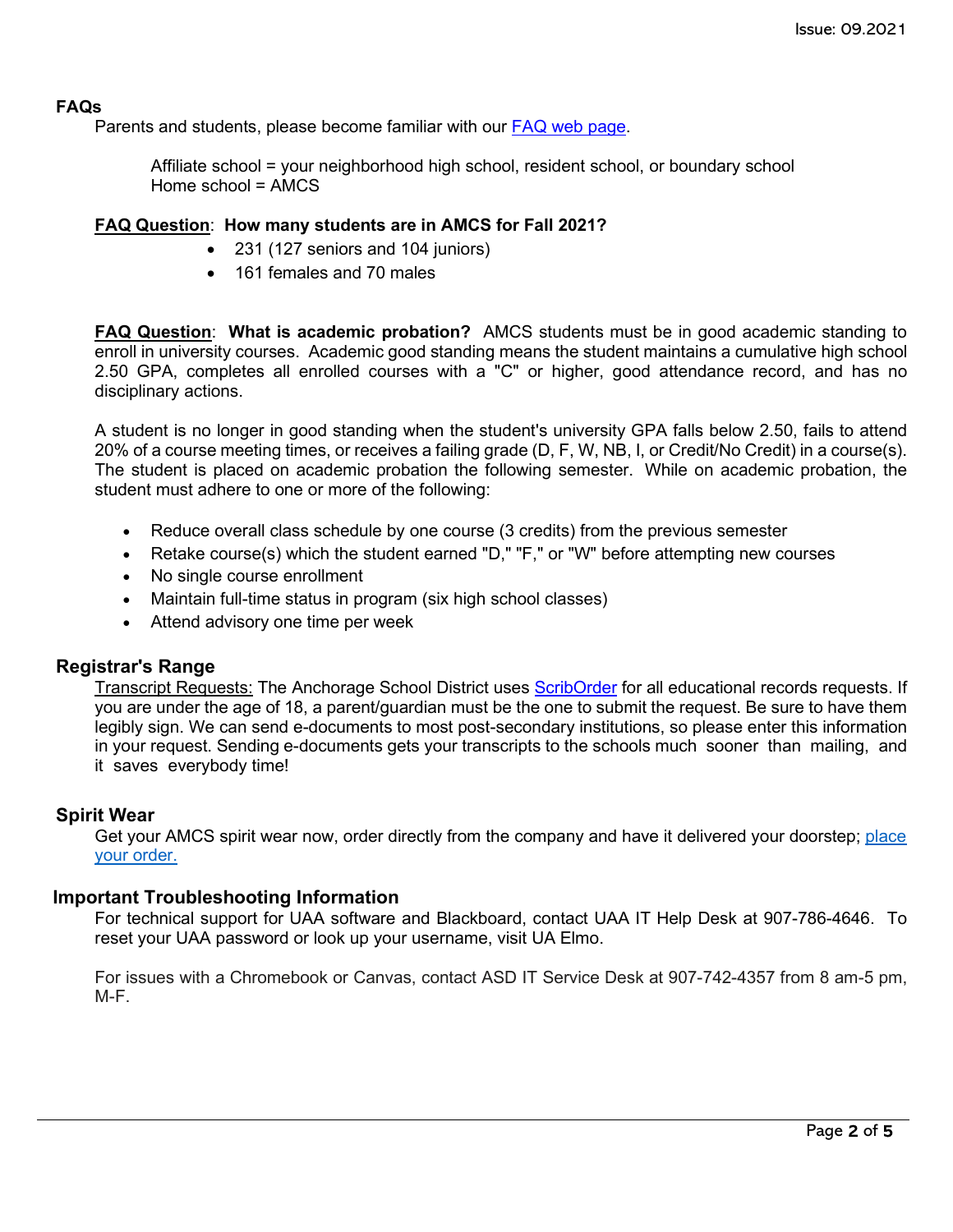# <span id="page-2-0"></span>**Pack News** Program Pack Leaders' Announcements

#### **Coordinator's Cache**

Parent Check-In: The school year is off, and students are hitting the books. The AMCS staff would like to invite parents to a Parent Check-In webinar on September 28 at 6 pm. Parents will learn about AMCS students' experiences and concerns regarding their classes and the AMCS program. Invitations will go out via email the week of September 13. Reserve the date now!

Career and Technical Education (CTE) Programs: This school year, AMCS students may now enroll in CTE programs at KTHS and will be given priority enrollment over new students. KTHS offers programs from Aviation Technology to Veterinary Assisting, please see [a complete list of KTHS programs.](https://www.asdk12.org/domain/1882) Some programs have direct connections to UAA programs, such as KTHS Aviation Ground School is a prerequisite to UAA's Professional Piloting program. KTHS Certified Nursing Assistant program provides opportunities to earn college credit and professional certification. If you are interested in these programs for the spring semester, contact Mrs. Sherwood for information and learn how to connect to the program.

#### **Counselor's Cave**

PSAT: The date is October 13. Information will be coming soon!

Letter of [Recommendation](https://nam12.safelinks.protection.outlook.com/?url=https%3A%2F%2Fwww.asdk12.org%2Fcms%2Flib%2FAK02207157%2FCentricity%2FDomain%2F5808%2FLetter%2520of%2520Rec%2520Request%2520Fillable%2520Form.pdf&data=04%7C01%7CGriffis_Kimberly%40asdk12.org%7C199058ad413545f3b10f08d96d68b78f%7C036ce601e95a4e46a3bd6b742ed4bb35%7C0%7C0%7C637661118785658965%7CUnknown%7CTWFpbGZsb3d8eyJWIjoiMC4wLjAwMDAiLCJQIjoiV2luMzIiLCJBTiI6Ik1haWwiLCJXVCI6Mn0%3D%7C1000&sdata=r0aJD8YbD5AtT78VjVF%2BNfL5yk085odabiAx6JsAdFM%3D&reserved=0): Get your requests for your Letter of Recommendation to your counselor and teachers now.

Seniors: Josten's will be coming to Senior Advisory Sessions on 9/10 & 9/17. Graduation will be here before you know it.

# <span id="page-2-1"></span>**UHowls UAA Pack Leaders' Announcements**

#### **UAA Media Releases**

UAA students must complete a media release form to be featured in any UAA media (video or photos), including the UAA Middle College web page. Therefore, the Middle College staff will be sending out media release forms via DocuSign for students and parents to complete this form (parent/guardian is required to sign if the student is a minor). Please complete and sign as soon as possible.

#### **Required Title IX Training for all UAA students**

As a UAA student, you are required to complete a safety training called Title IX. This training aims to increase awareness of sexual harassment and unwanted behaviors and address these behaviors. Middle College students can complete Title IX training through Blackboard (a series of recorded videos) or a Zoom training session exclusively offered to Middle College students (on September 17 from 9am-10am). Click [HERE](https://nam12.safelinks.protection.outlook.com/?url=https%3A%2F%2Falaska.zoom.us%2Fmeeting%2Fregister%2FtZEqdOusrj8vGdOIpPttUUzPreSxGAH65XrY&data=04%7C01%7CGriffis_Kimberly%40asdk12.org%7C2845ae00d3434d950f2c08d96c00d17f%7C036ce601e95a4e46a3bd6b742ed4bb35%7C0%7C0%7C637659573043919263%7CUnknown%7CTWFpbGZsb3d8eyJWIjoiMC4wLjAwMDAiLCJQIjoiV2luMzIiLCJBTiI6Ik1haWwiLCJXVCI6Mn0%3D%7C1000&sdata=5SELlH65NKmUheV4vXyuxBxjkSz%2B9kOV%2B%2BDZbHneqTQ%3D&reserved=0) to sign up for the Zoom training.

#### **Five-Week Check-in Survey is Coming Soon!**

Every year we seek to improve how we support and prepare Middle College students for the first five weeks of school. One of the ways we do this is by receiving students' feedback on their experience. Students, please be on the lookout for the Middle College five-week check-in survey on September 24, via email.

#### **WolfCard**

Is your WolfCard not working? Call UAA IT Services for TECH support at 786-4646 option 2.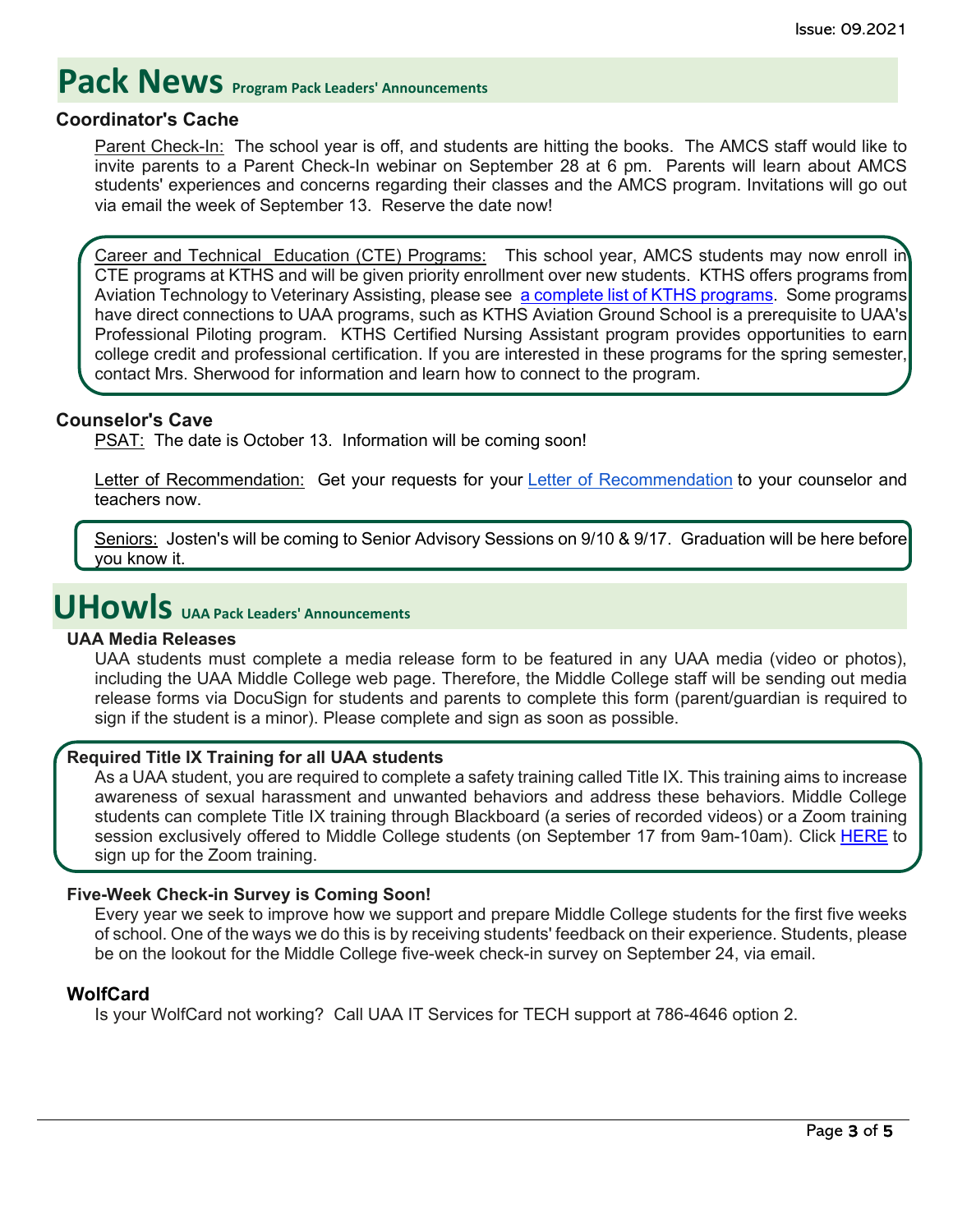## <span id="page-3-0"></span>**Upcoming Important Dates Fall Semester**

## **September**

- 3 UAA add/drop deadline
- 4 UAA withdrawal period begins<br>6 Labor Dav No ASD or UAA cl
- Labor Day -No ASD or UAA classes

#### **October**

- 6 Picture Retake Day at KTHS
- 15 No AMCS classes UAA still in session
- 22 No AMCS classes UAA still in session<br>29 UAA withdrawal deadline
- UAA withdrawal deadline

#### **November**

| $-11$ | No AMCS classes – UAA still in session |
|-------|----------------------------------------|
| -24   | No UAA classes                         |
| 25-26 | Thanksgiving – No AMCS or UAA classes  |

## **December**<br>6-11

- 6-11 UAA final exams<br>16 AMCS classes er AMCS classes end
- 17 No classes
- 20-31 ASD Winter Break



# **Pack Leaders Contact Information**

#### **Administration**

Kern McGinley, Principal metal metal metal metal meginley\_kern@asdk12.org Denise Edwards, Assistant Principal edwards denise@asdk12.org Gabriele Beltz, Administrative Assistant beltz as beltz gabriele@asdk12.org Jane Todd, Registrar todd iane@asdk12.org

#### **Program**

Kim Griffis, AMCS Coordinator and the state of the state of the state of the griffis kimberly@asdk12.org<br>Beth Sherwood, AMCS Counselor and the state of the sherwood beth@asdk12.org Beth Sherwood, AMCS Counselor sherwood beth in the sherwood beth mass of the sherwood beth mass of the sherwood beth mass of the sherwood beth mass of the sherwood beth mass of the sherwood beth mass of the sherwood beth m Ariel Harbison, AMCS Math Teacher and the state of the control of the harbison ariel@asdk12.org<br>Traci Espeland, AMCS Writing Teacher and the speland traci@asdk12.org Traci Espeland, AMCS Writing Teacher

#### **University of Alaska Anchorage**

Tamika Dowdy, Program Coordinator the theory of the three transitions of the transition of the transition of the transition of the transition of the transition of the transition of the transition of the transition of the t Heather Brekke, Advisor for AMCS [hlbrekke@alaska.edu](mailto:hlbrekke@alaska.edu)